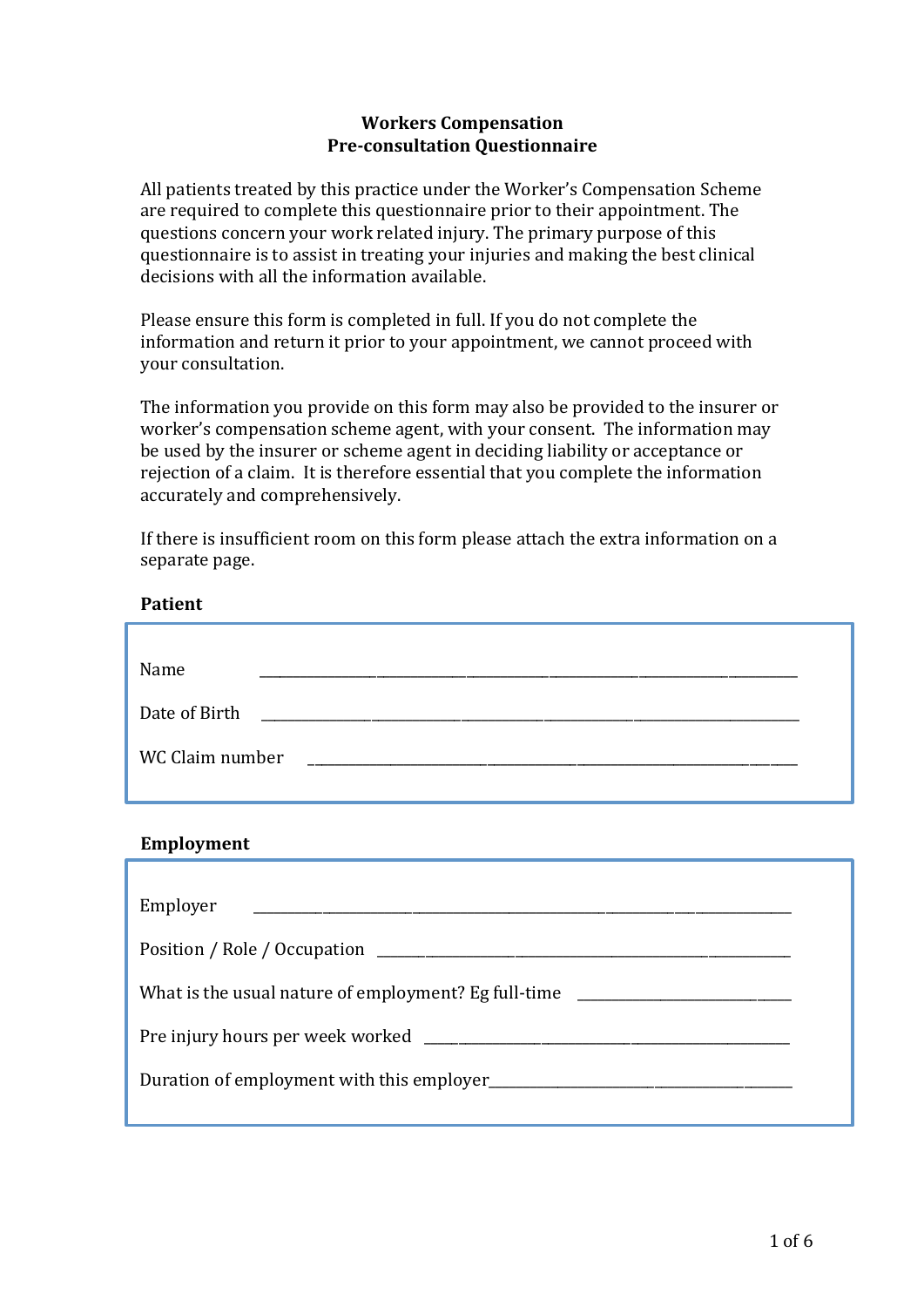# **Pre injury Duties**

Please describe the nature of your pre injury duties including physical requirements for sitting or standing, bending, lifting and twisting.

### **Injury**

Please describe the incident and resulting injury. Include specifics such as what part of the body was injured and the manner in which the injury occurred. Please provide as much detail as possible.

| Was the incident/injury reported? Yes / No |  |  |
|--------------------------------------------|--|--|
|                                            |  |  |
|                                            |  |  |
|                                            |  |  |
|                                            |  |  |
|                                            |  |  |
|                                            |  |  |
|                                            |  |  |
|                                            |  |  |
|                                            |  |  |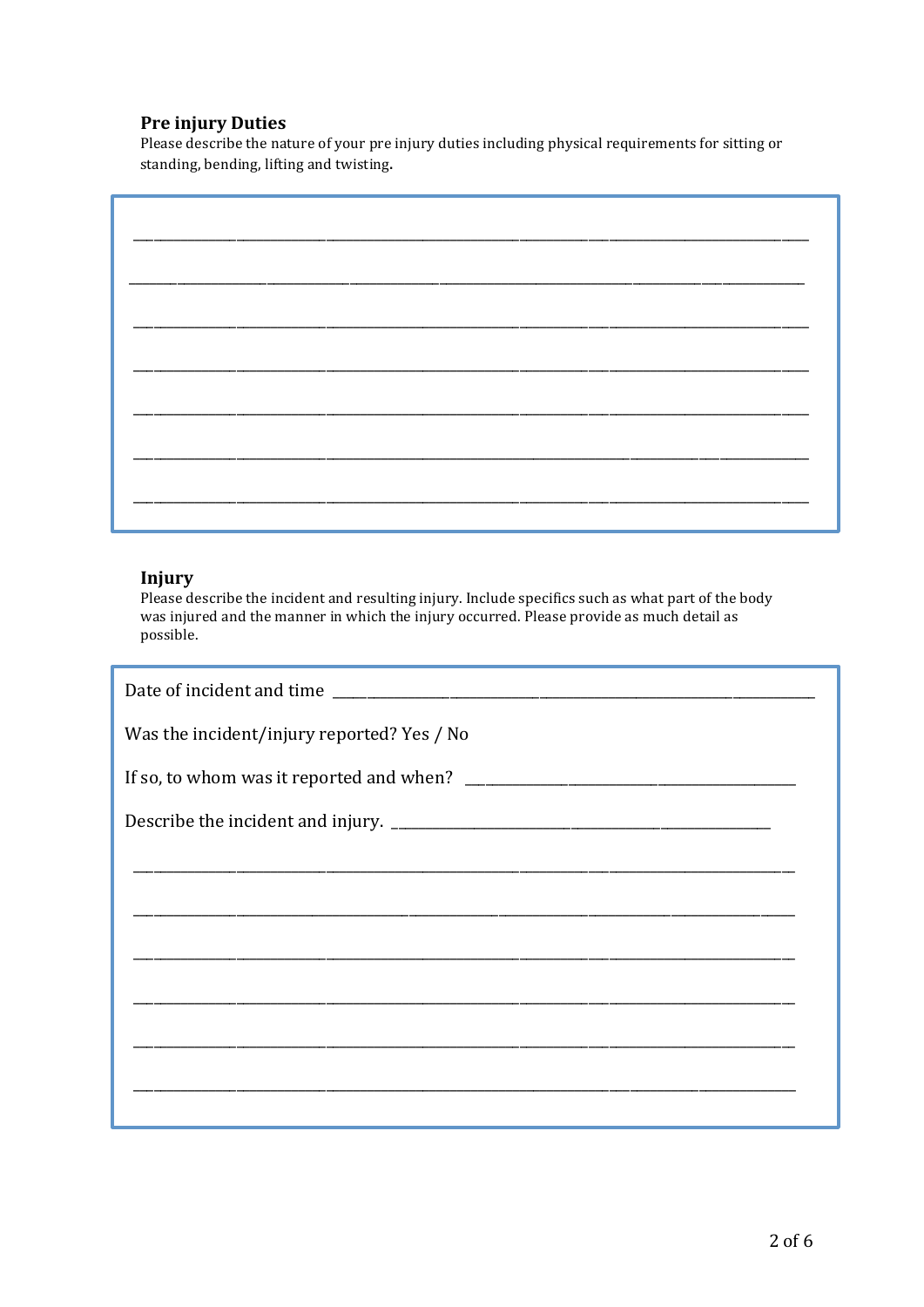### How does your injury relate to your employment?

This is an important question. We need to understand how your injury was caused by your employment. Please provide as much information as possible

What treatments for this injury/injuries have you undertaken since the incident? List type, duration and outcome. This may include physiotherapy, massage, cortisone injections or surgery. Please also list consultations with other physicians or surgeons.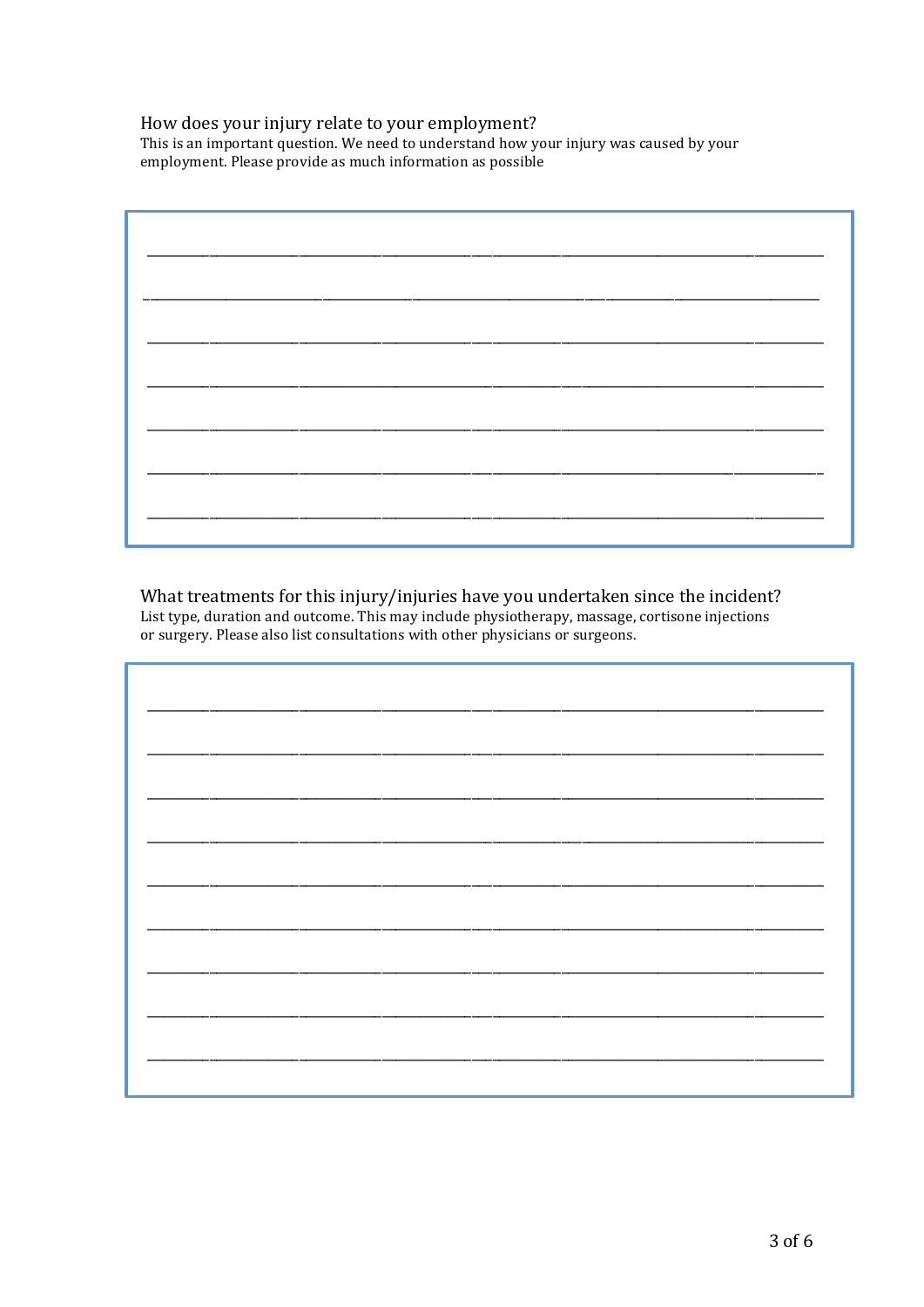Have you required time off work or have you had to change duties?

Are you working now? Yes / No. If so, are you performing your usual duties?

<u> 1980 - Johann John Stone, meil er format fan de ferske fan de ferske fan de ferske fan de ferske fan de fers</u>

Have there been any previous work related injuries? Yes / No

If so, to what part of the body and when did they occur?

Were they subject to a Worker's Compensation claim? Yes / No If so, provide details.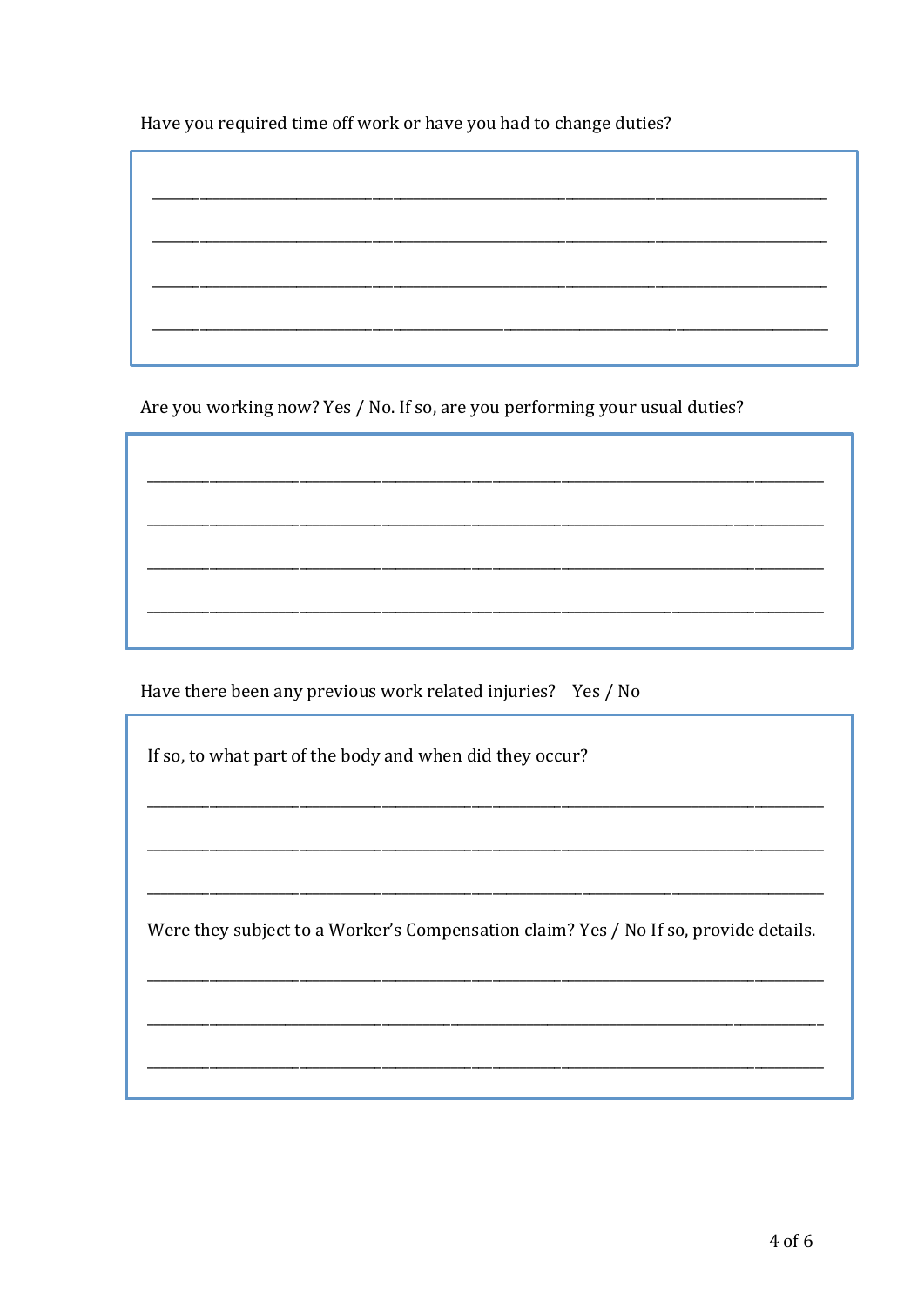# **Workers Compensation Insurer**

# **Legal Representation**

Do you have legal representation? Yes / No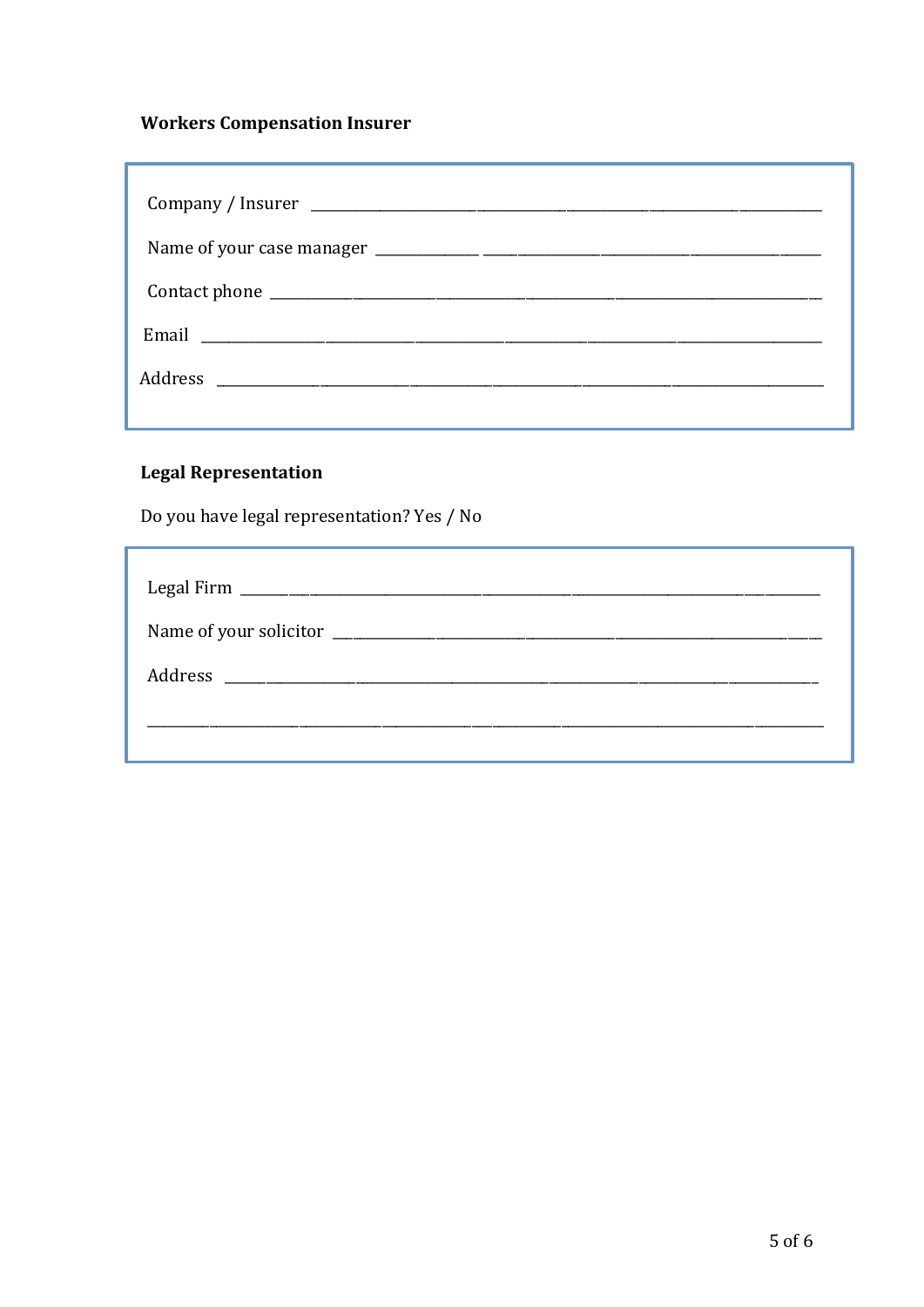### IMPORTANT

#### **Agreement and Collection of Information Statement**

I, ………………………………………, hereby acknowledge that I am seeing Professor Owler for assessment, advice and, if necessary, surgical management of my condition which is covered under Workers' Compensation or Third Party Insurance.

I have been advised that Professor Owler will complete reports and notifications to the insurer as soon as practicable but Professor Owler cannot be accountable for any delays in the process.

I understand that Professor Owler does not provide assessments of whole person impairment.

I authorise that the information concerning my condition and treatment may be forwarded to my Worker's Compensation Insurer/Third Party Insurer and/or to my Solicitor.

I undertake to be fully responsible for all outstanding fees for consultations, treatment and the cost of any medico-legal report required by my solicitor or me.

I understand that if any unpaid account is not settled within 30 days, a late payment fee of 25% will be incurred and the matter will be referred to our debt collection agency.

Signed: \_\_\_\_\_\_\_\_\_\_\_\_\_\_\_\_\_\_\_\_\_\_\_\_\_\_\_\_ Date: …/…/…

### **Collection of Information Statement**

This medical practice collects information from you for the primary purpose of providing quality health care. We require you to provide us with your personal details and a full medical history so that we may properly assist, diagnose and treat illnesses and be pro-active in your health care. We will also use the information you provide in the following ways:

• Administrative purposes in running our medical practice

• Billing purposes, including compliance with Medicare and Health Insurance Commission requirements

• Disclosure to others involved in your health care, including treating doctors and specialists outside this medical practice

I have read the information above and understand the reasons why my information must be collected. I understand that I am not obliged to provide any information requested of me, but that my failure to do so might compromise the quality of the health care and treatment given to me.

I am also aware that this practice has a Privacy Policy which contains information about accessing and seeking correction of personal information, privacy complaints handling process, and whether the practice is likely to disclose personal information to overseas recipients.